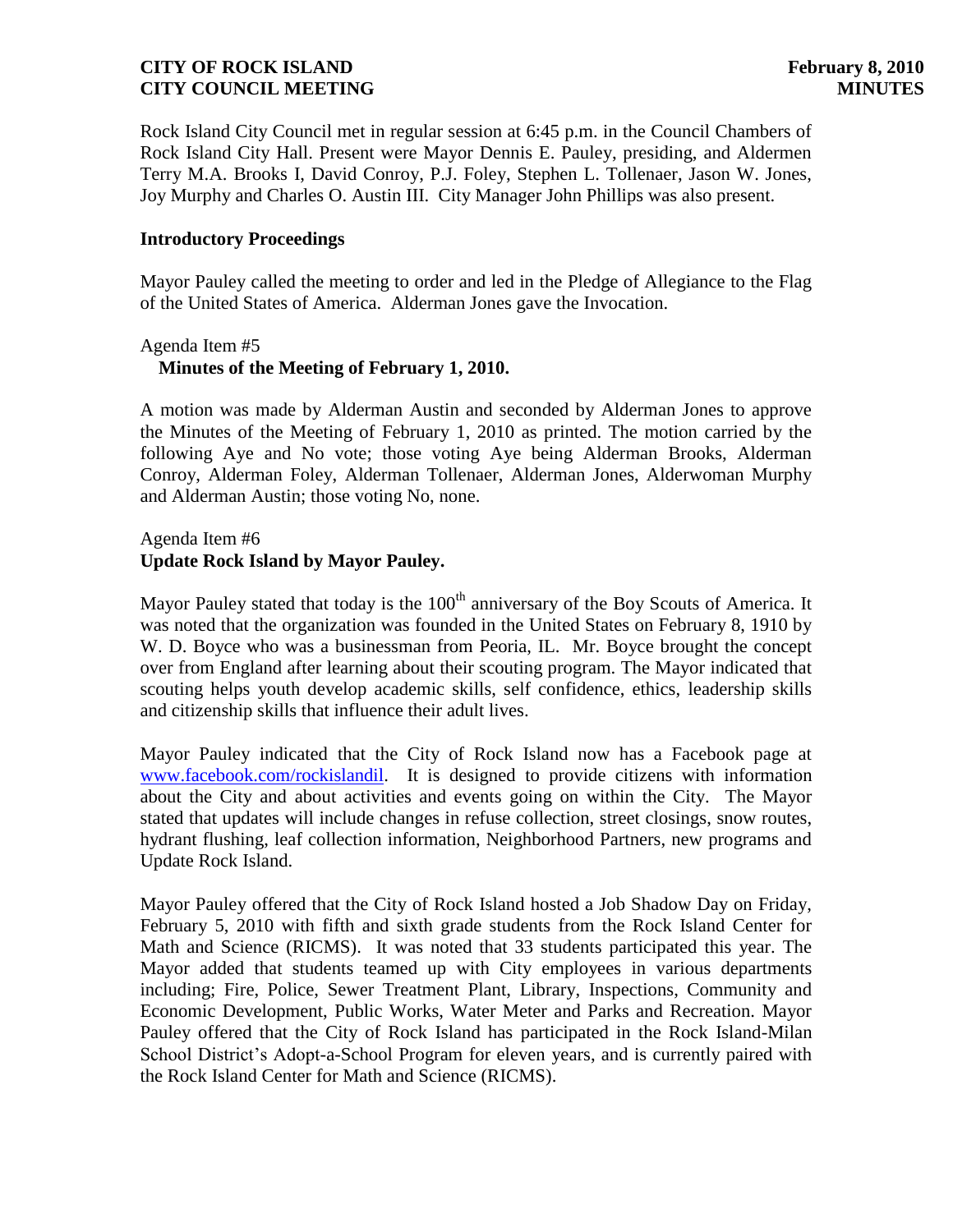Mayor Pauley stated that transportation around the Quad Cities just got easier now that a new bus service called the Loop started on February 4, 2010. It was noted that the buses will travel to The District, downtown Moline, downtown Bettendorf, the Village of East Davenport and downtown Davenport. Mayor Pauley commented that the cost is \$1.00 per trip or \$3.00 for an all-day pass. The bus runs Thursday through Saturday from 5:00 p.m. to 1:30 a.m. and Sunday from 11:30 a.m. to 6:00 p.m.

## Agenda Item #7

## **Presentation of the Illinois Association of Park Districts Commissioner of the Year award to Ann Austin.**

Mayor Pauley inquired upon Parks and Recreation Director Bill Nelson to comment on this special presentation.

Mr. Nelson then inquired upon Millie Keith of the Freeport Park District and Ann Austin to step forward.

Mr. Nelson stated that Ann Austin was recently honored at the Illinois Association of Park Districts state conference with the Illinois Association of Park Districts Commissioner of the Year award. Mr. Nelson stated that Ann Austin has been with the Park District for over 30 years. Mr. Nelson added that Ann Austin has provided a lot of insight over the policies, programs and services that are provided by Parks and Recreation. It was noted that during Ann's tenure with Parks and Recreation, there has been a multitude of projects that have taken place, including the development of Ben Williamson Park, Alan A. Campbell Sports Complex, Whitewater Junction, Hasselroth Dog Park and Playground, the softball and baseball field development at Hauberg, playground replacements at Webber Park, Lincoln Park, RIFAC, Longview Park, Mel McKay Park and many others.

It was noted that Ann Austin was elected to the Board of Trustees for the Illinois Association of Park Districts and serves as a municipal task force member of the Joint Editorial Committee and currently serves as the Co-chair of that committee. Mr. Nelson stated that for the mentioned reasons, Ann Austin's name was submitted for nomination for Commissioner of the Year.

Millie Keith stated that it is an honor to recognize Ann Austin for this special award. Ms. Keith offered that the Illinois Association of Park Districts (IAPD) Commissioner of the Year award recognizes a Commissioner who shows outstanding qualities to support and promote parks, recreation and conservation in the community as well as throughout the state. Ms. Keith then presented Ann Austin with the award.

Ms. Austin thanked her family, Bill Nelson and John Gripp for the nomination, Park staff and the Mayor and City Council for allowing her to serve.

Mayor Pauley congratulated and thanked Ms. Austin for all of her service.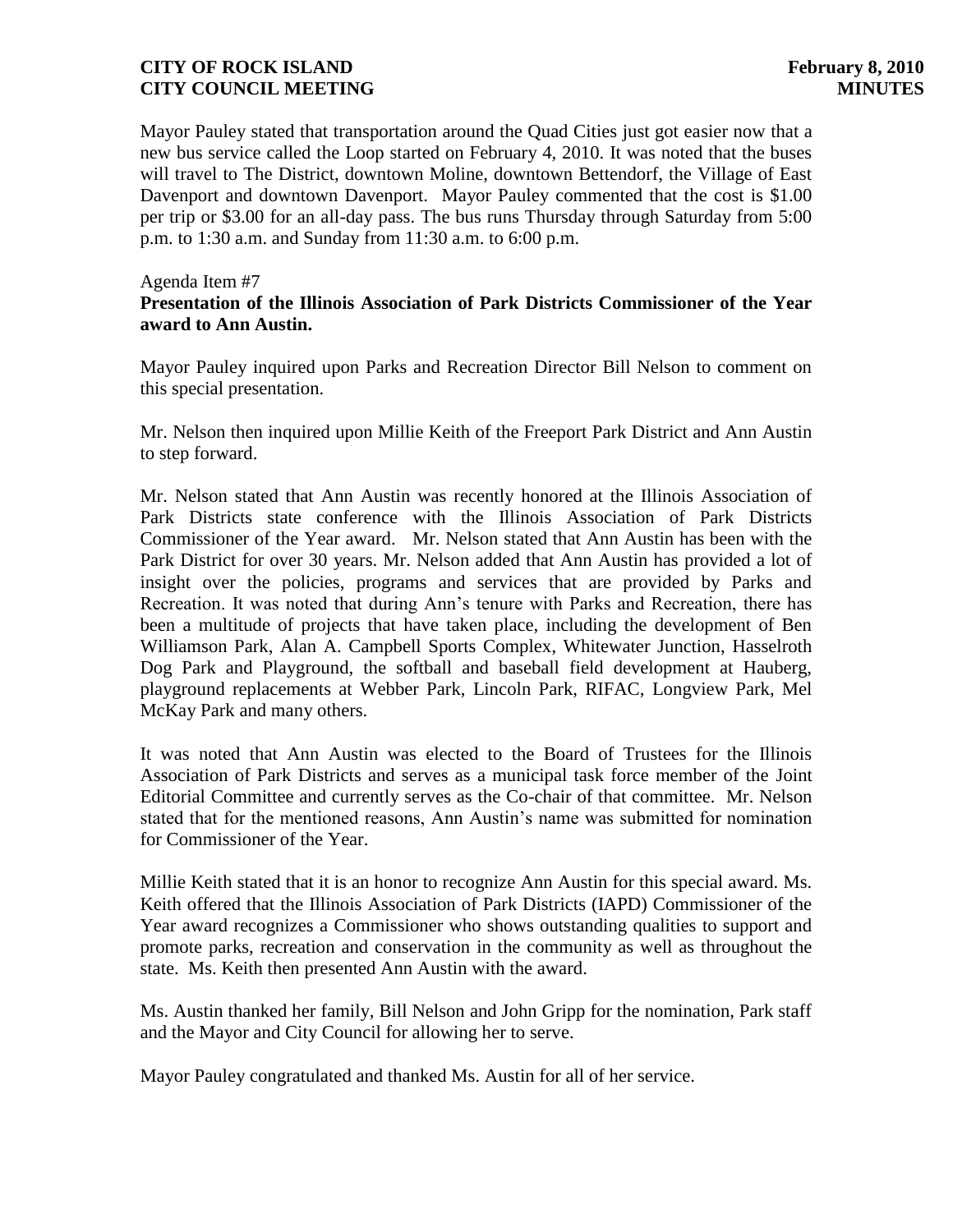## Agenda Item #8

# **A Special Ordinance amending Chapter 13, Article II, Sec. 13-24, paragraph (h), Sec. 13-25, Sec. 13-40 and Sec.13-41 of the Code of Ordinances regarding storage facilities for refuse, removal, billing and collection and refuse service charges.**

It was moved by Alderwoman Murphy, seconded by Alderman Brooks to consider, suspend the rules and pass the Ordinance. The motion carried by the following Aye and No vote: those voting Aye being Alderman Brooks, Alderman Conroy, Alderman Foley, Alderman Tollenaer, Alderman Jones, Alderwoman Murphy and Alderman Austin; those voting No, none.

## Agenda Item #9

## **A Special Ordinance amending Chapter 16, Article II, Sec. 16-36, paragraph (i) and Article V, Sec. 16-908 of the Code of Ordinances regarding water and stormwater billing and collection.**

It was moved by Alderman Austin, seconded by Alderman Foley to consider, suspend the rules and pass the Ordinance. The motion carried by the following Aye and No vote: those voting Aye being Alderman Brooks, Alderman Conroy, Alderman Foley, Alderman Tollenaer, Alderman Jones, Alderwoman Murphy and Alderman Austin; those voting No, none.

Agenda Item #10 **CLAIMS**

It was moved by Alderman Austin, seconded by Alderman Jones to accept the following reports and authorize payment as recommended. The motion carried by the following Aye and No vote: those voting Aye being Alderman Brooks, Alderman Conroy, Alderman Foley, Alderman Tollenaer, Alderman Jones, Alderwoman Murphy and Alderman Austin; those voting No, none.

- a. Report from the Administrative Services Department regarding payment in the amount of \$2,100.00 to Progressive Insurance and payment in the amount of \$3,750.00 to Grzanka Grit, Attorneys for Depositors Insurance for General Liability Claims.
- b. Report from the Administrative Services Department regarding payment in the amount of \$60,000.00 to Attorney John Malvik (Crawford & Company) for Worker's Compensation Settlement for Richard Darnell.
- c. Report from the Administrative Services Department regarding payment in the amount of \$2,516.52 to Robert Happ and payment in the amount of \$647.35 to Gretchen Ann McLaughlin for General Liability Claims.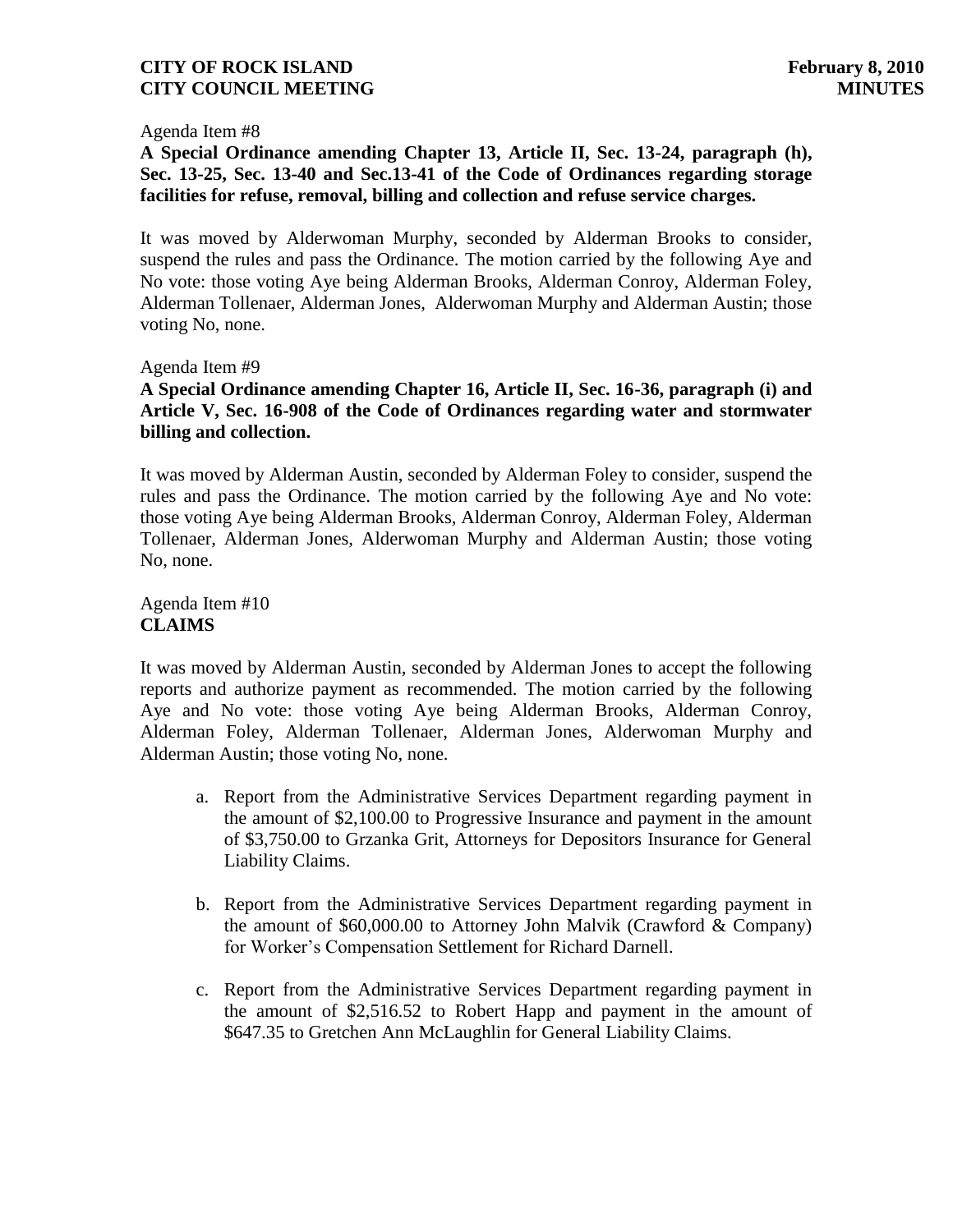- d. Report from the Public Works Department regarding payment #2 and final in the amount of \$54,150.69 to Langman Construction, Inc. for services provided for the 2009 Catch Basin and Manhole Program. (035)
- e. Report from the Public Works Department regarding payment #2 in the amount of \$5,659.34 to Legacy Corporation for services provided for the Outfall Repair Program. (036)

## Agenda Item #11

# **Claims for the week of January 29 through February 4 in the amount of \$491,096.83**.

Alderman Jones moved and Alderman Foley seconded to allow the claims. The motion carried by the following Aye and No vote: those voting Aye being Alderman Brooks, Alderman Conroy, Alderman Foley, Alderman Tollenaer, Alderman Jones, Alderwoman Murphy and Alderman Austin; those voting No, none.

## Agenda Item #12

# **Report from the Public Works Department regarding the purchase of a sewer camera transporter from Coe Equipment, Inc. in the amount of \$12,900.00.**

It was moved by Alderman Foley, seconded by Alderman Conroy to approve the purchase as recommended. The motion carried by the following Aye and No vote: those voting Aye being Alderman Brooks, Alderman Conroy, Alderman Foley, Alderman Tollenaer, Alderman Jones, Alderwoman Murphy and Alderman Austin; those voting No, none.

#### Agenda Item #13

## **Report from the Public Works Department regarding an amendment to the contract with Symbiont for an Arc Flash Analysis and Wet Well Modeling services related to the design of the Wet Weather Treatment System in an amount not to exceed \$24,950.00.**

Alderwoman Murphy moved and Alderman Jones seconded to approve the amendment as recommended and authorize the City Manager to execute the contract documents. The motion carried by the following Aye and No vote: those voting Aye being Alderman Brooks, Alderman Conroy, Alderman Foley, Alderman Tollenaer, Alderman Jones, Alderwoman Murphy and Alderman Austin; those voting No, none.

#### Agenda Item #14

**Report from the Public Works Department regarding a proposal from Missman, Stanley & Associates for an Intersection Design Study for an intersection to be located on the Rock Island Parkway (IL. Route 92) north of Interstate 280 in the amount of \$9,300.00.**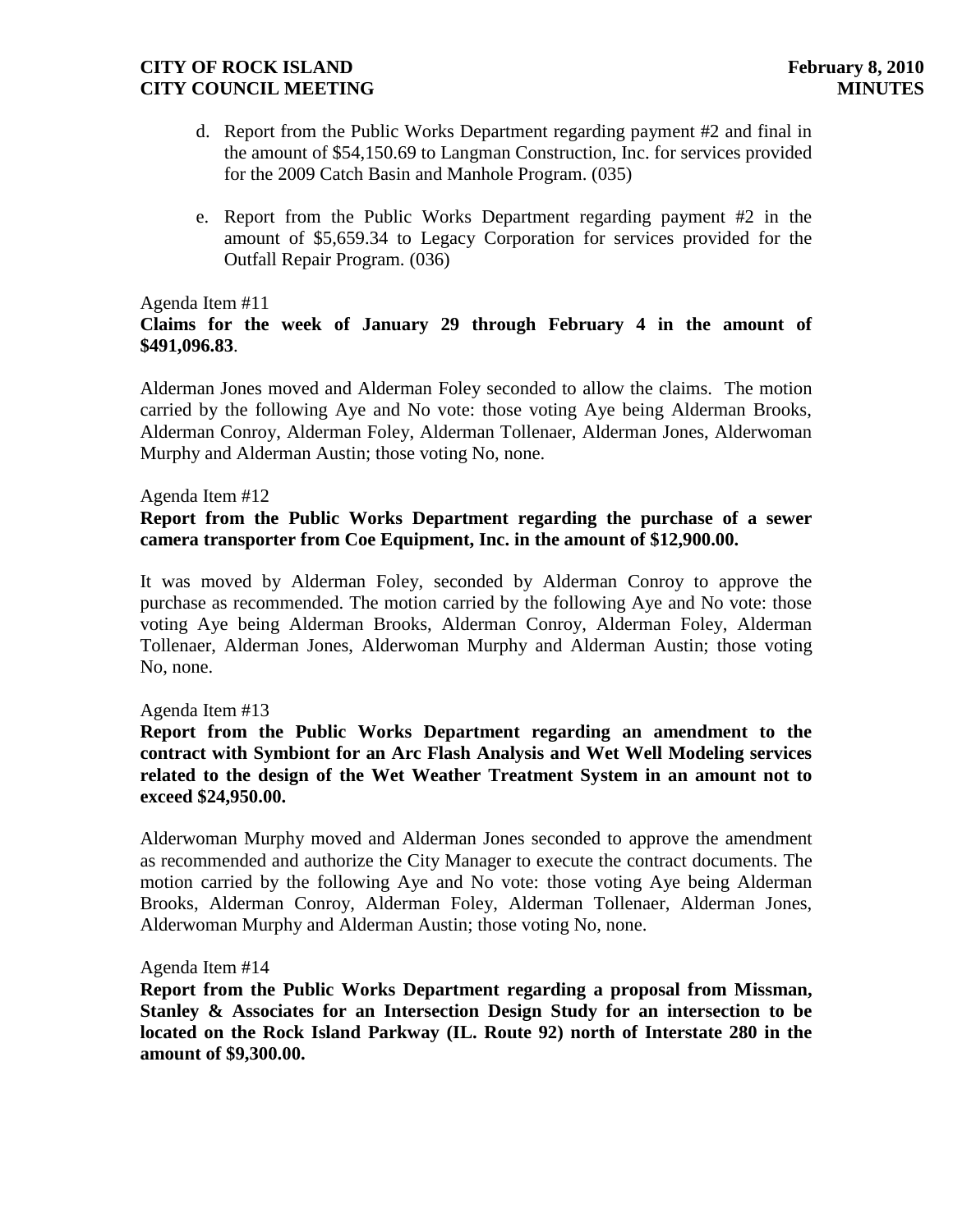It was moved by Alderman Conroy, seconded by Alderman Foley to approve the proposal as recommended and authorize the City Manager to execute the contract documents. The motion carried by the following Aye and No vote: those voting Aye being Alderman Brooks, Alderman Conroy, Alderman Foley, Alderman Tollenaer, Alderman Jones, Alderwoman Murphy and Alderman Austin; those voting No, none.

## Agenda Item #15

## **Report from the Public Works Department regarding a lease agreement for the Sunset Marina apartment**.

**Note:** Agenda Item #15 was deferred from Monday, February 1, 2010 - *A motion remained on the floor* - Motion made by Alderwoman Murphy and seconded by Alderman Conroy to approve the lease agreement as recommended and authorize the City Manager to execute the contract documents.

Alderman Austin inquired as to whether the issue had been resolved. Mayor Pauley responded yes.

The motion reads as follows:

Motion made by Alderwoman Murphy and seconded by Alderman Conroy to approve the lease agreement as recommended and authorize the City Manager to execute the contract documents. The motion carried by the following Aye and No vote: those voting Aye being Alderman Brooks, Alderman Conroy, Alderman Foley, Alderman Tollenaer, Alderman Jones, Alderwoman Murphy and Alderman Austin; those voting No, none.

#### Agenda Item #16

**Report from the Finance Department regarding an adjustment to the Fiscal Year 2010 Budget, recommending an adjustment to the General Fund for ambulance related revenues in the amount of \$520,000.00 and expenditures in the amount of \$800,000.00.** 

It was moved by Alderman Foley, seconded by Alderwoman Murphy to approve the budget adjustment as recommended. The motion carried by the following Aye and No vote: those voting Aye being Alderman Brooks, Alderman Conroy, Alderman Foley, Alderman Tollenaer, Alderman Jones, Alderwoman Murphy and Alderman Austin; those voting No, none.

#### Agenda Item #17

**Report from the Community and Economic Development Department regarding a request from George Sedlak for a Special Use Permit to operate an artwork and sign business out of his residence and detached garage at 1624 26th Street.**

 Note: Agenda Item #17 was deferred from the December 7, 2009 Council meeting in which a Public Hearing was held regarding this item.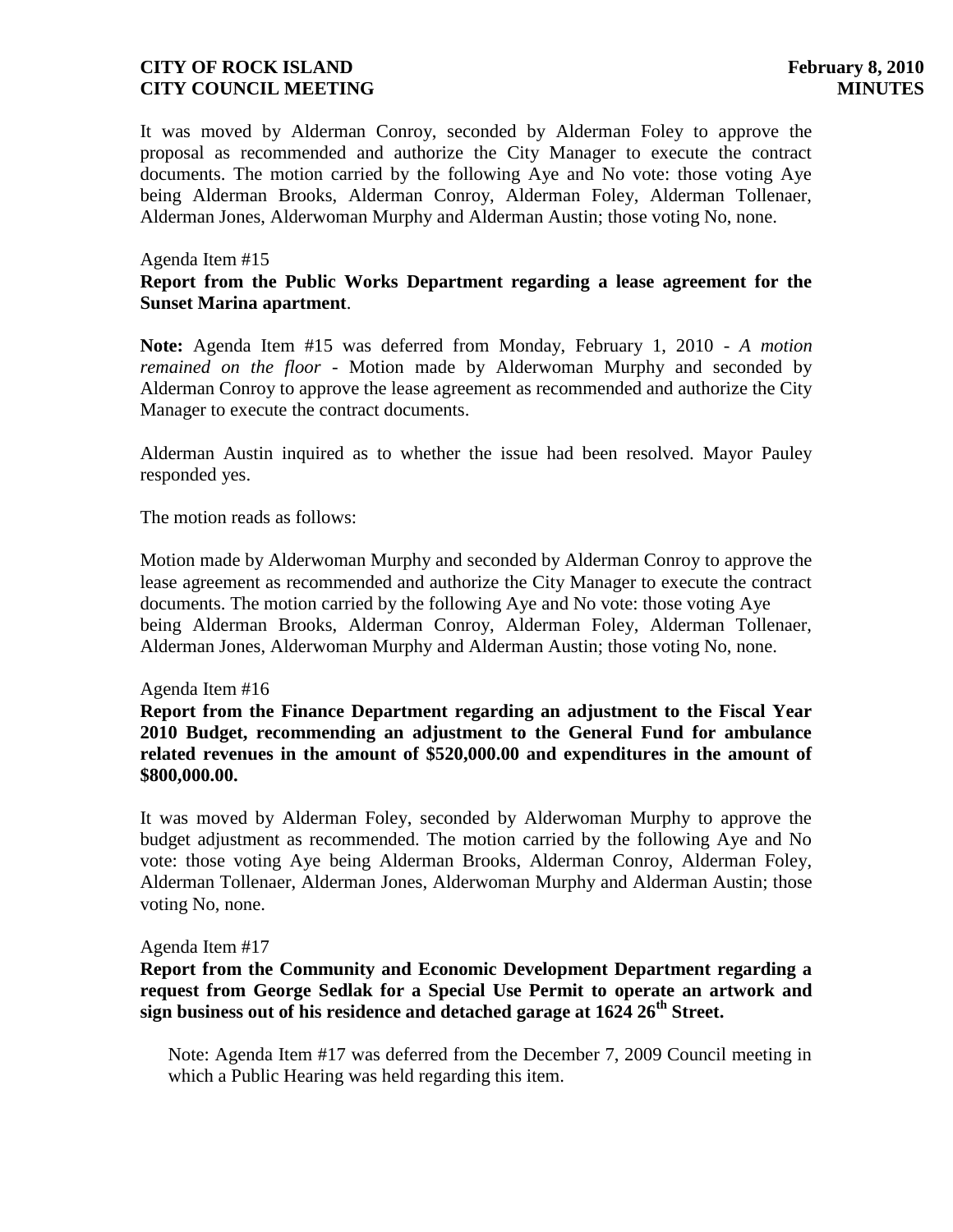Alderman Jones moved and Alderman Conroy seconded to approve the Special Use Permit as recommended, subject to the stipulations as stated in the original report and refer to the City Attorney for an Ordinance. The motion carried by the following Aye and No vote: those voting Aye being Alderman Brooks, Alderman Conroy, Alderman Foley, Alderman Tollenaer, Alderman Jones, Alderwoman Murphy and Alderman Austin; those voting No, none.

## Agenda Item #18 **Items from the City Manager's Memorandum Packet.**

Mr. Phillips stated that included in the memo packet is a modified budget review schedule. It was noted that the budget will be presented next week.

Mr. Phillips indicated that several articles included in the memo packet refer to difficulties being experienced around the state with balancing budgets.

Mr. Phillips made reference to the notification on the Neighborhood Stabilization update that is scheduled for Tuesday, February 9, 2010 at 5:30 p.m. at Icons. It was noted that Renaissance Rock Island and Growth will review the NSP1 and NSP2 programs. Mr. Phillips commented that a Study Session will be held at a later date to discuss these programs in detail with Council.

Alderman Brooks discussed fee increases as it related to Federal and State funding cuts concerning municipalities, specifically the City of Rock Island and the impact that is associated with the cuts.

Mayor Pauley stated that going into April of this year, the City was faced with a \$2.4 million dollar budget deficit. It was noted that staff was able to narrow the gap to \$1.2 million dollars, which still left \$1.2 million dollars to go. Mayor Pauley indicated that Council reviewed more options and delayed purchases of ambulances for one year, eliminated three vacant positions in the Public Works Department, reduced computer purchases and consultant services, delaying facility repairs and equipment purchases, reduced the City Clerk's assistant's hours, reduced seasonal employees in several departments, consolidated the Park's office, reduced the purchase of books for the library and some Parks programs were cut. Mayor Pauley indicated that every item in the budget is being reviewed. Mayor Pauley stated that the last thing the City wants to do is raise fees and taxes.

Alderwoman Murphy reminded everyone to Shop Rock Island. Alderwoman Murphy stated that Ragtime Grill and Supper Club is a new business in Rock Island, which is located at  $1524 \, 4^{th}$  Avenue. It was noted that the business is open Monday through Saturday from 11:00 a.m. to 1:00 a.m. and the kitchen is open until 10:00 p.m. Alderwoman Murphy stated that Ragtime Grill and Supper Club has a large variety of food items, a banquet facility and carryout is available.